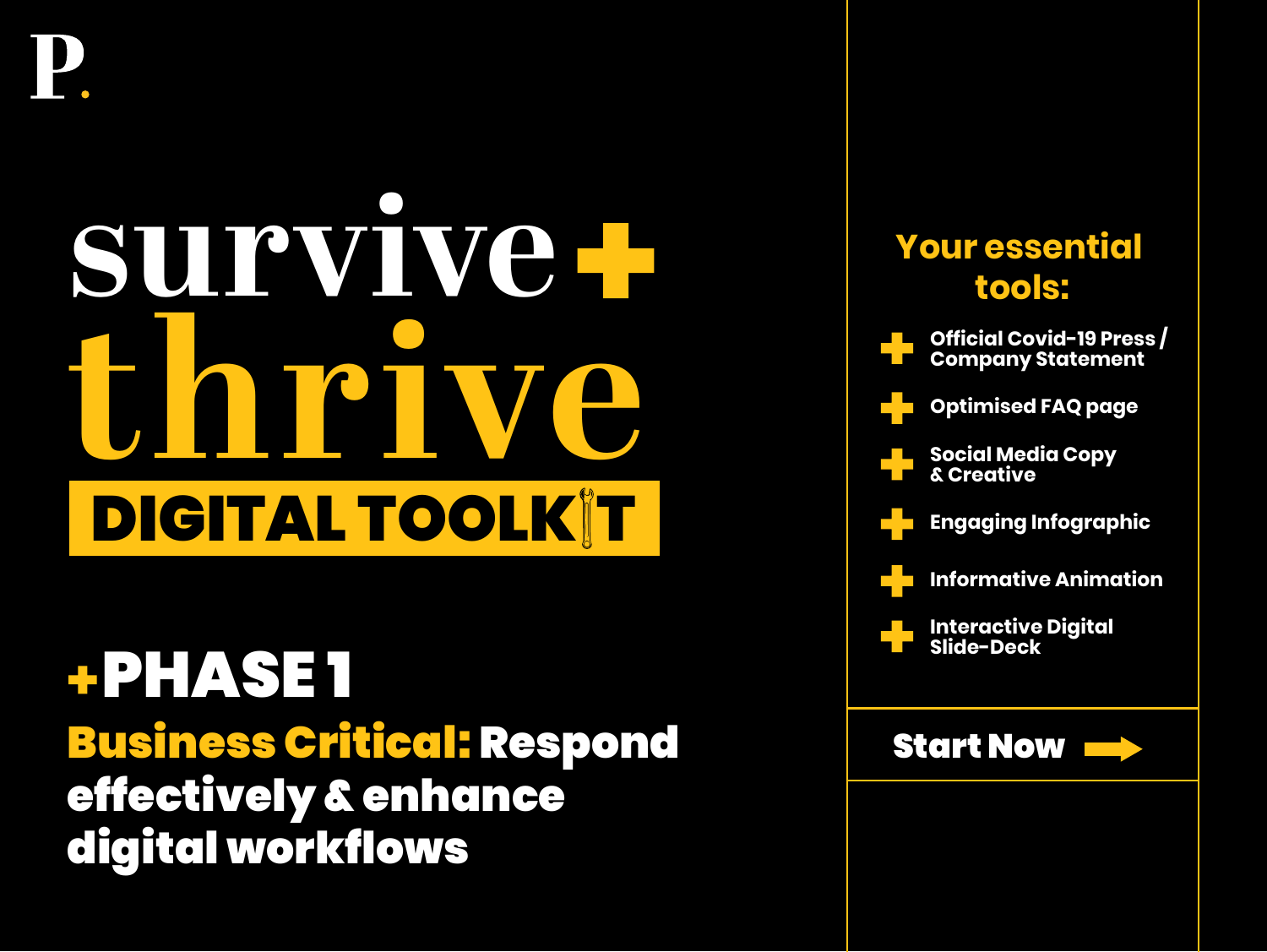<span id="page-1-0"></span>

Ineffectual communication can often-cause confusion and panic and it is very easy to miscommunicate information by saying the wrong thing or using the wrong words.

As part of the first wave of our Survive and Thrive toolkit, we are offering the following Communications package:

#### **1. Official Covid-19 Press statement:**

250-400 word, written response, including your approach to staff welfare and your processes for ensuring (or disbanding) your continuity of service.





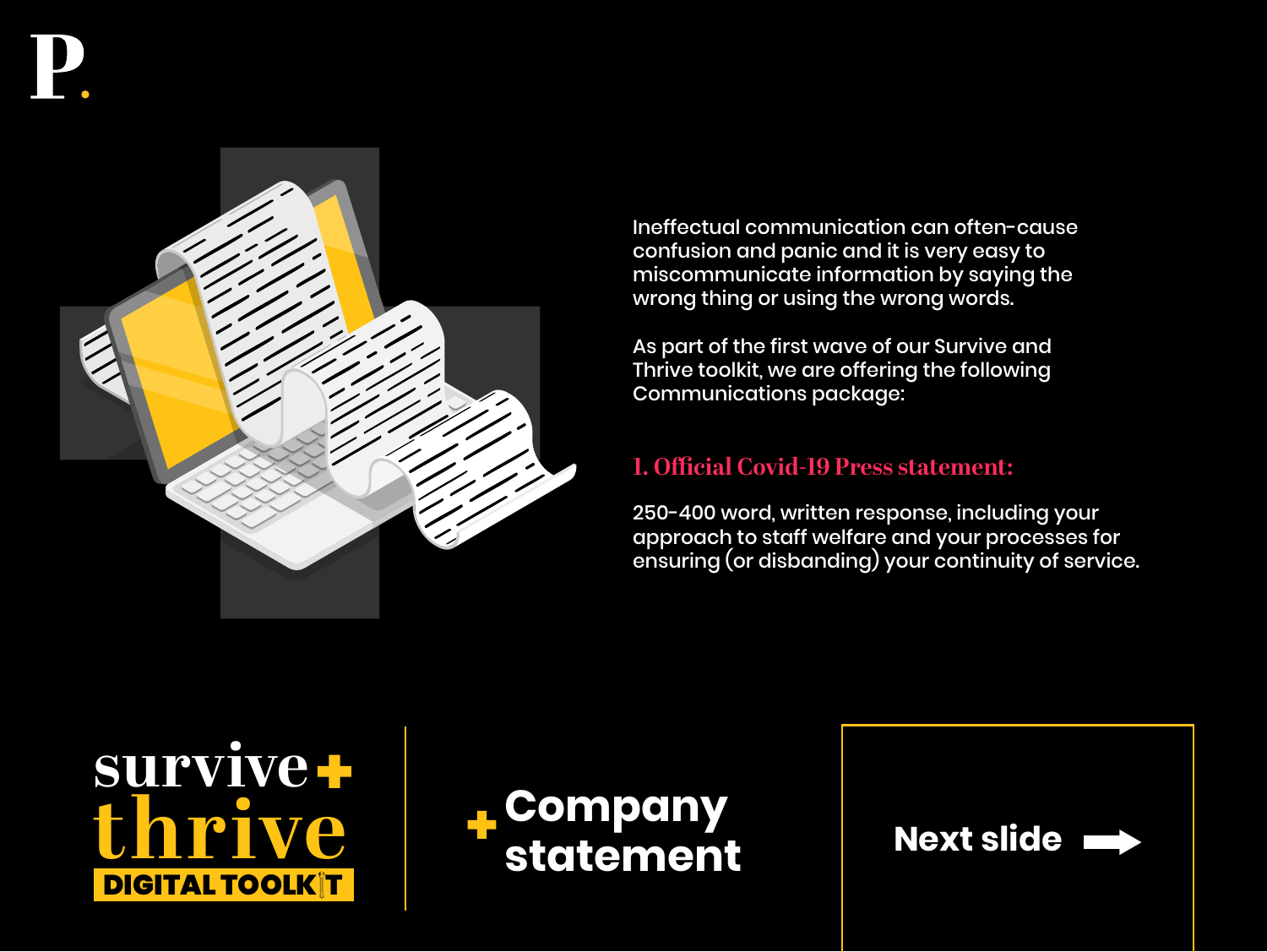<span id="page-2-0"></span>

### **2. FAQ page:**

Optimised copy and build of a dedicated FAQ page to deal with all Covid-19 enquiries relating to your business.



**FAQ page**

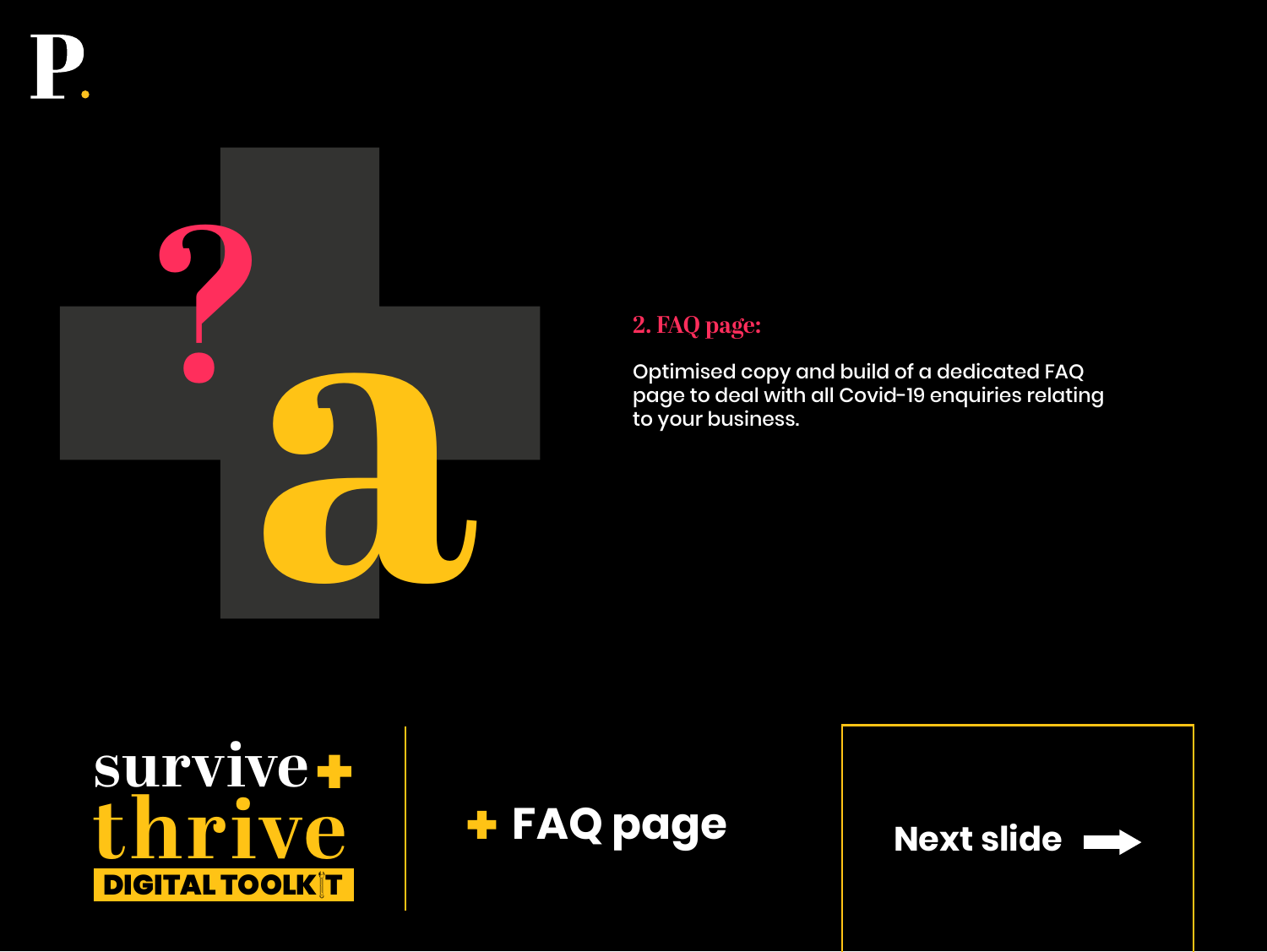<span id="page-3-0"></span>



#### **3. Social Media:**

Optimised and appropriate social media content and creative to keep your channels updated with your Covid-19 response and approach.





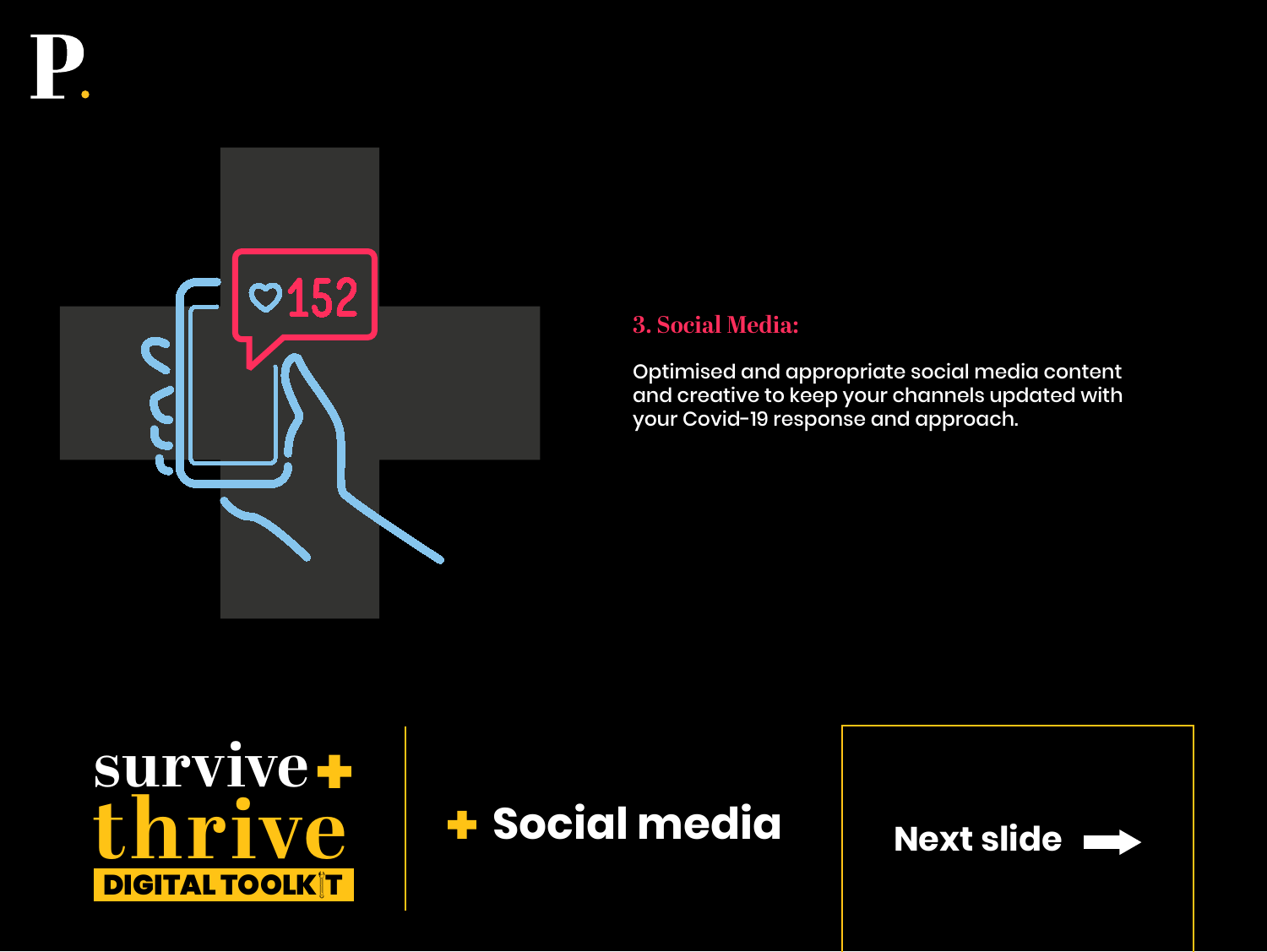<span id="page-4-0"></span>**We've identified some of the essential assets and services that your business can use as an initial response to the crisis to help ensure the productivity and engagement of your virtual teams over the coming weeks.** 





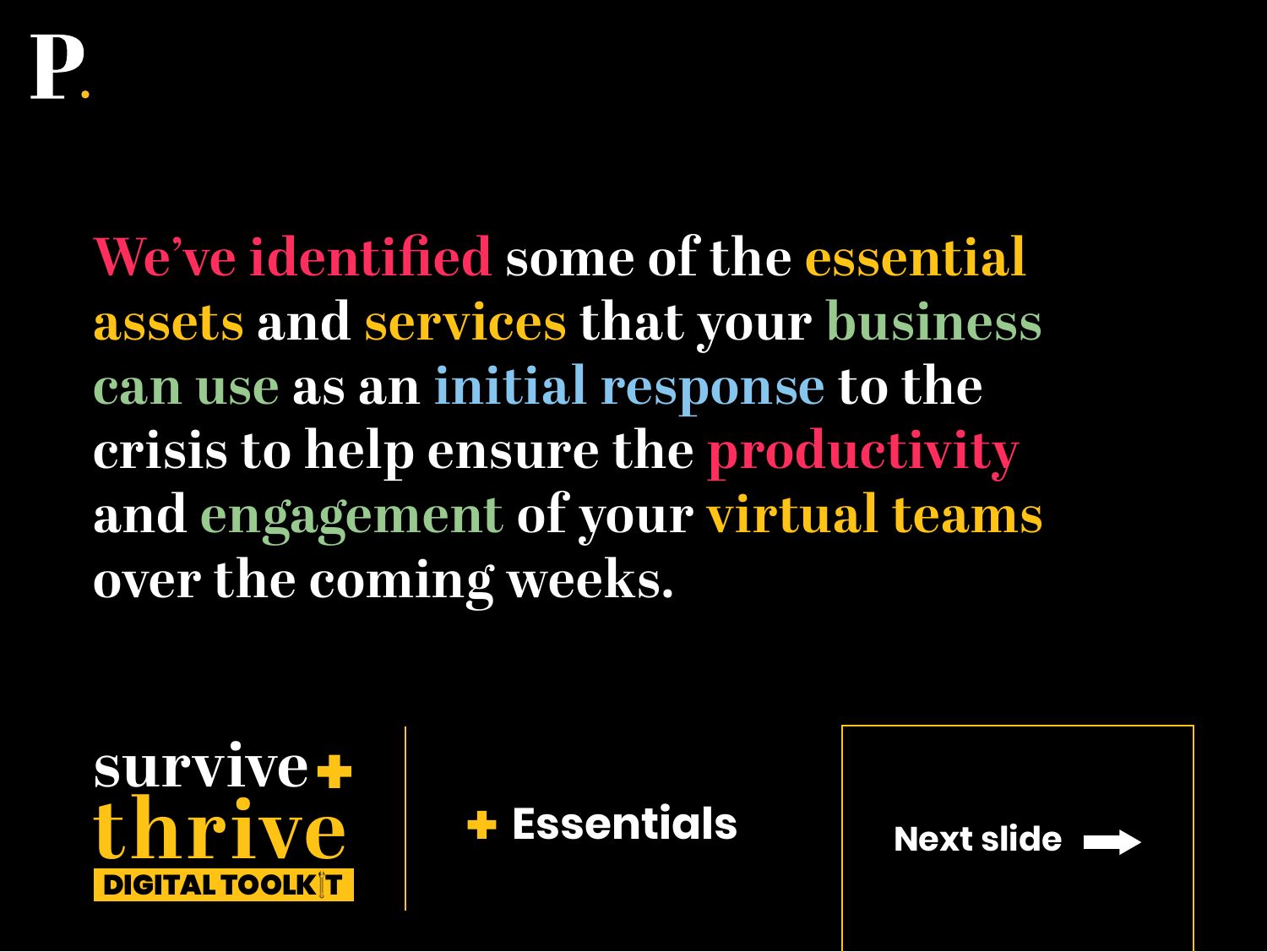<span id="page-5-0"></span>



## **4. Infographics:**

Disseminate important information in bite-size, engaging chunks to your team and stakeholders by using expertly designed infographics.

This will help clear key facts clear and easily digestible. An infographic will also help brighten up the screens and inboxes of those team members working remotely.





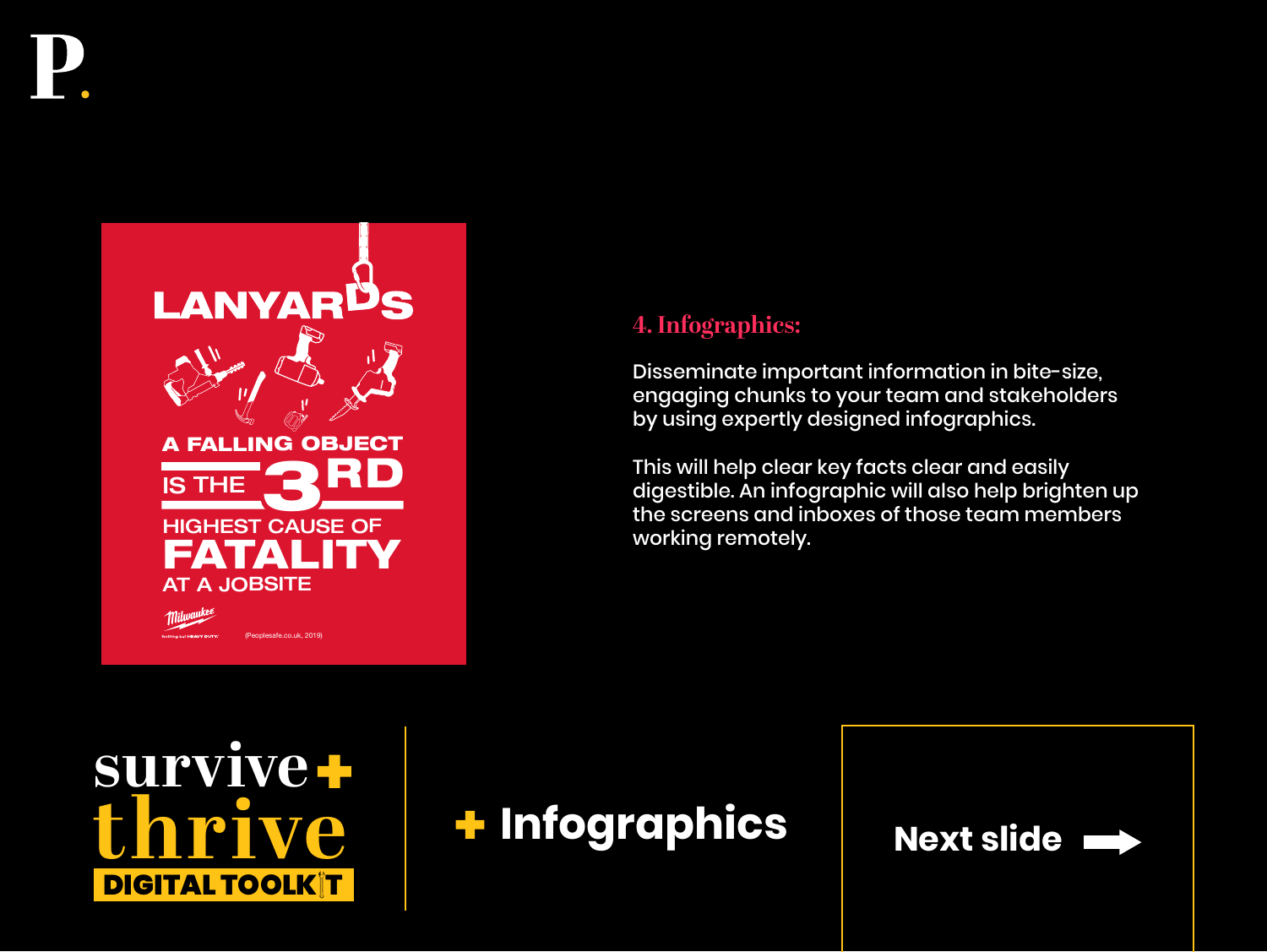<span id="page-6-0"></span>

#### **5. Animations:**

Keeping productively levels high during mass remote working is a challenge, but by utilising animated content to deliver key information, you can keep your colleagues, partners and suppliers engaged with the task in hand.





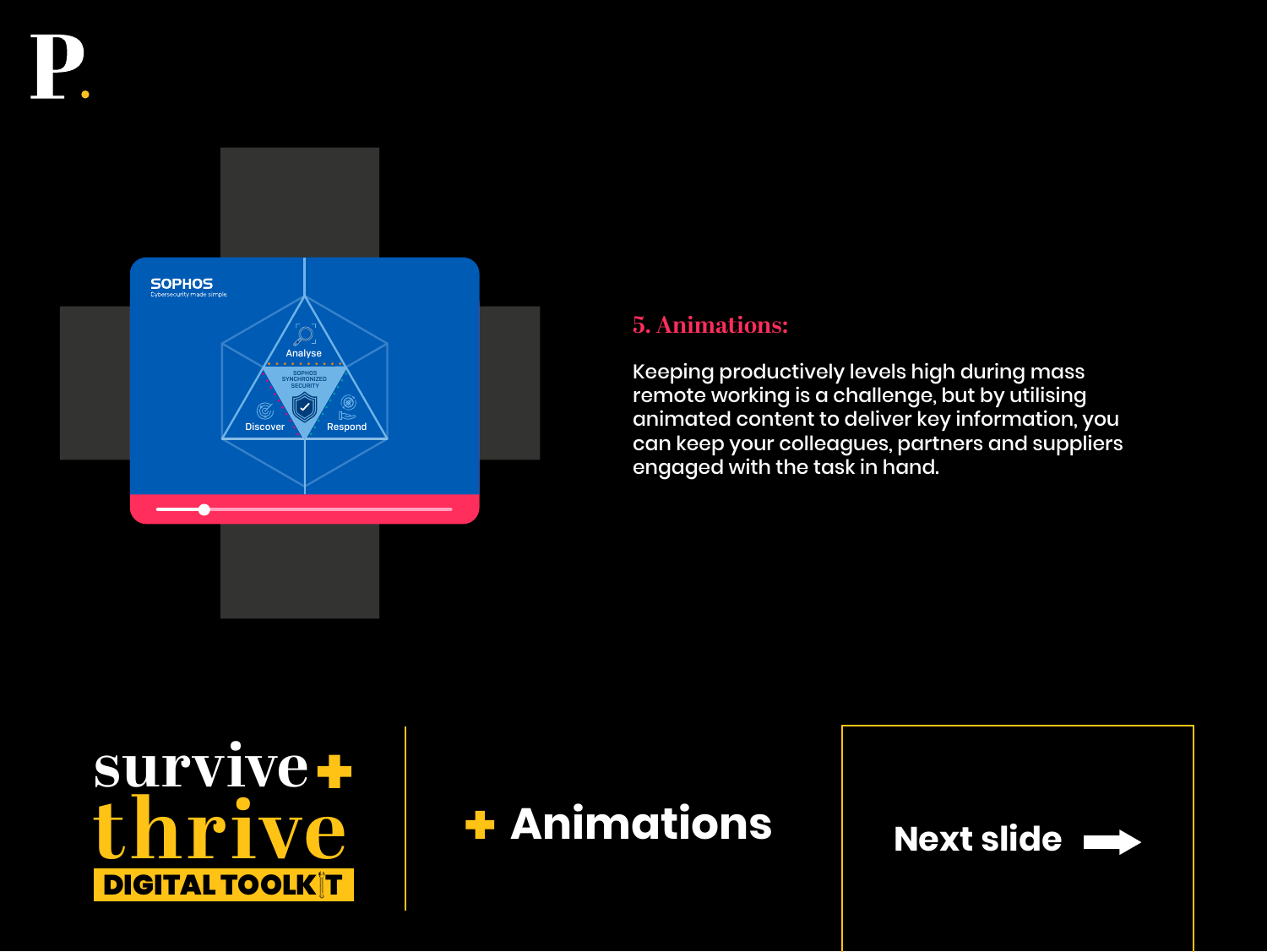<span id="page-7-0"></span>

#### **W**BARCLAYS

**Ssas** 

**Operationalising**  Customer Intelligence Can a Bank Change its Digital Spots?

Digital Marketing Director, Barclays

**EQUIFAX** Powering the World with Knowledge™

Powering your business with knowledge



#### **6. Presentations:**

By using a digitally designed slide-deck you can ensure that each and every one of your weekly meetings and presentations are consistent, effective and inspiring for you team, partners and suppliers.



DISCOVER HOW